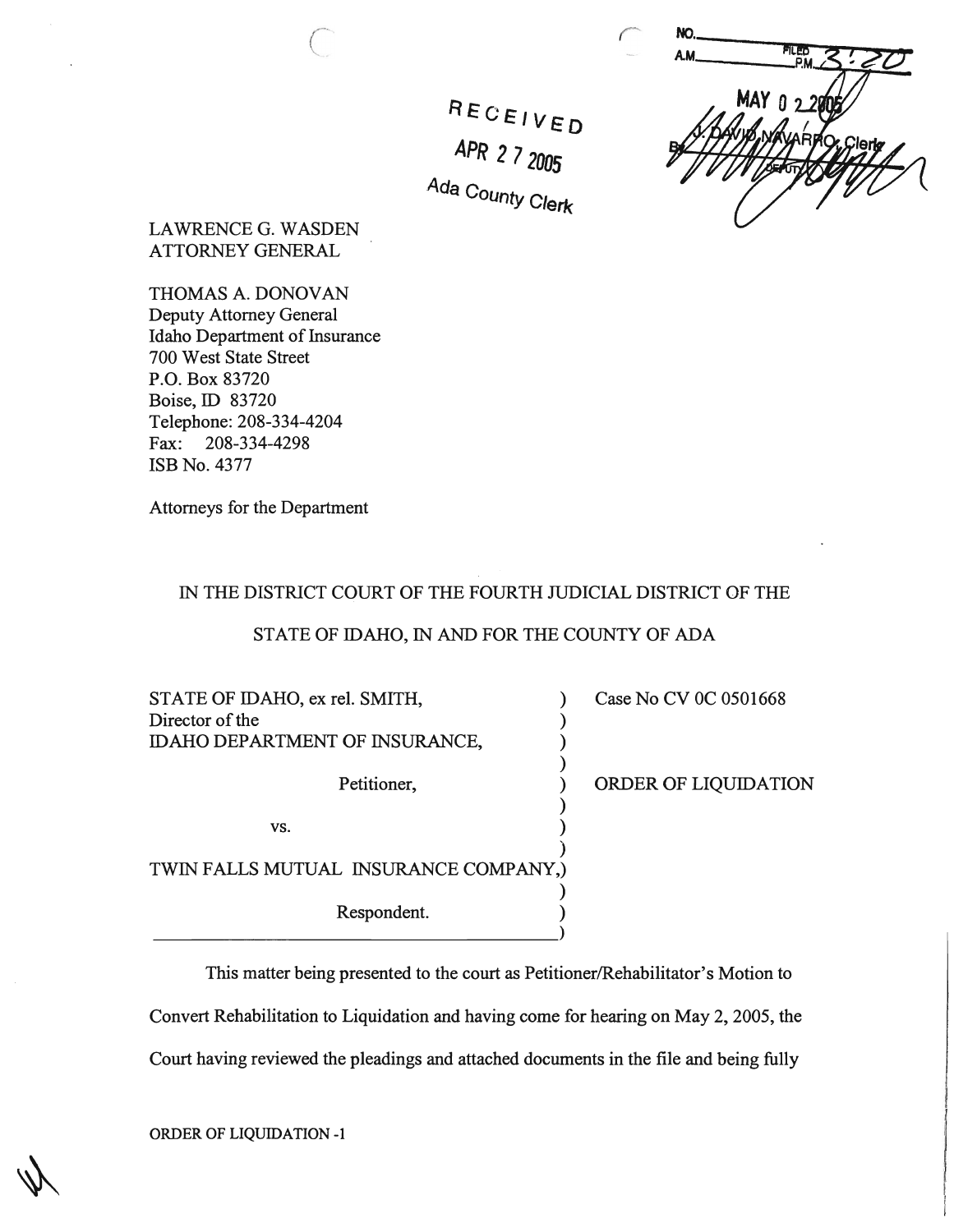advised in the premises, and finding that notice was properly given in light of the court's grant of the Motion to Shorten Time, and no person having objected, and good cause appearing therefor; the Court hereby makes and enters the following Findings of Fact and Conclusions of Law:

r

#### **FINDINGS** OF FACT

1. Twin Falls Mutual Insurance Company (TFMIC) is an Idaho domestic mutual insurance company, having previously been organized as a county mutual insurer with offices in Buhl, Idaho, and is authorized to transact property and casualty insurance in the state of Idaho under Certificate of Authority No. 1923 and NAIC (National Association of Insurance Commissioners) Company Code No. 10233.

2. On October 29,2004, the Petitioner (also referred to as Rehabilitator and Liquidator) ordered TFMIC into administrative supervision pursuant to Chapter 33, Title 41, Idaho Code, because it did not maintain the required \$2 million surplus pursuant to Idaho Code §§ 41-313 and 41-3102A(2).

3. Pursuant to a Resolution for Consent to Rehabilitation & Liquidation Order(s) attached as Exhibit B to the Verified Petition for Order of Rehabilitation filed on March 11,2005, the Court ordered TFMIC into rehabilitation on March 16, 2005.

4. The policyholder surplus of TFMIC as of March 31, 2005 is \$225,045, well below the \$2 million required by Idaho Code § 41-313 and 41-3102A(2).

5. TFMIC is insolvent as defined in Idaho Code § 41-3303(11)(b).

6. As established by the Affidavit of Martha F. Hopper, further attempts to rehabilitate TFMIC would substantially increase the risk of loss to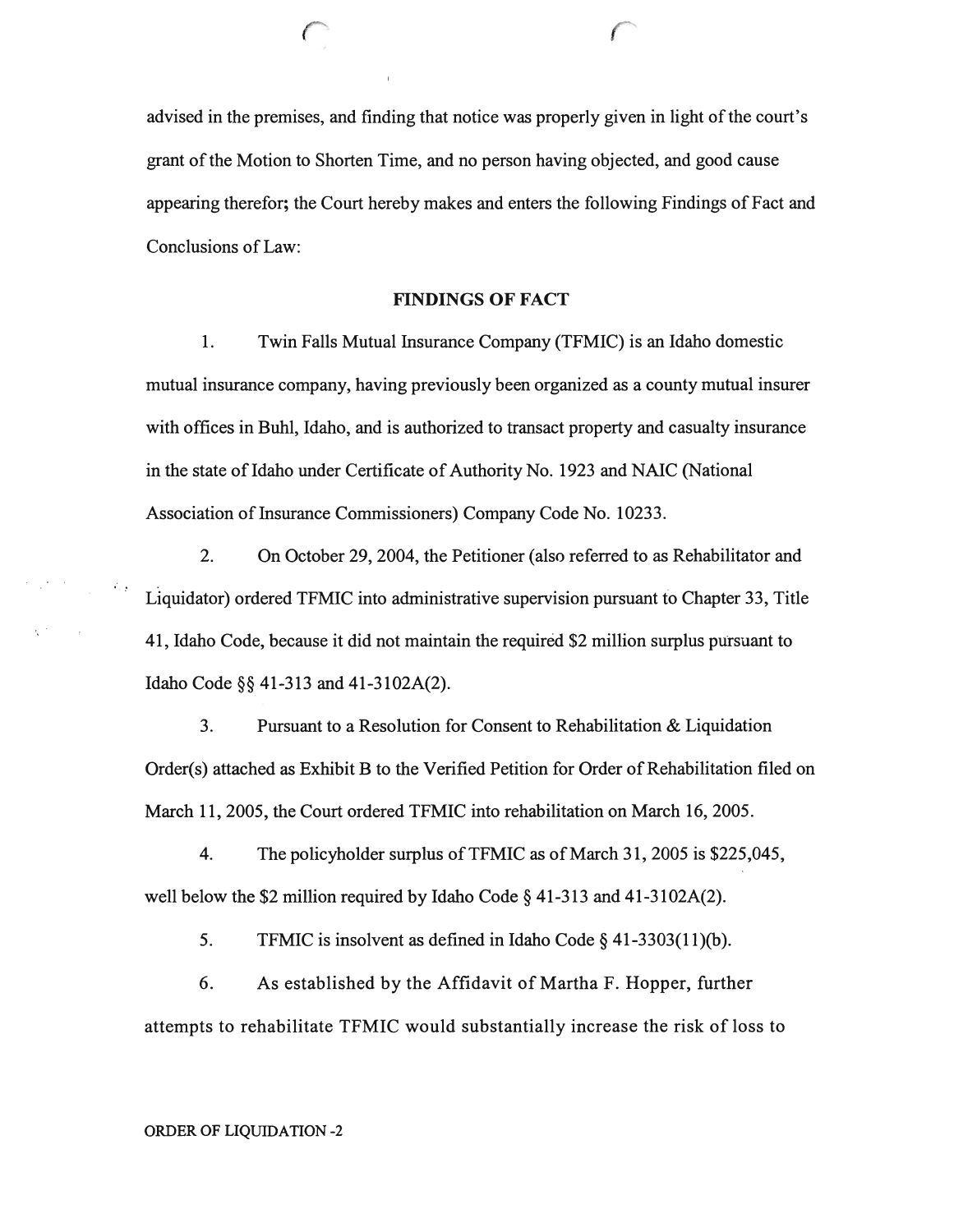creditors, policyholders, and the public, and any further efforts to rehabilitate TFMIC would be futile.

 $\curvearrowright$ 

7. The inability to rehabilitate TFMIC due to futility, along with the increased risk of loss to policyholders, creditors, and the public constitute good cause under Idaho Code § 41-3316, for the entry of an order directing the company's liquidation.

8. TFMIC has given its consent to the entry of an order directing it to be liquidated as set forth in the resolution dated March 9, 2005, attached as Exhibit B to the Verified Petition for Order of Rehabilitation.

9. The Liquidator has all the powers and duties as specifically provided for in Idaho Code § 41-3321, and as generally provided for under all other provisions of Chapter 33, Title 41, Idaho Code.

10. The Liquidator has the power and authority pursuant to Chapter 33, Title 41, Idaho Code, to liquidate TFMIC under the general supervision and exclusive jurisdiction of this Court.

11. The costs and expenses to be incurred by the Liquidator in the liquidation of TFMIC are Class 1 claims pursuant to Idaho Code  $\S$  41-3342(1), and shall be paid by the Liquidator without prior approval of this Court.

12. To the extent any of the foregoing Findings of Fact should be denominated as a Conclusion of Law, such Findings of Fact are so denominated.

### **CONCLUSIONS OF LAW**

13. Good and sufficient cause exists to terminate the rehabilitation proceeding and to enter a final Order of Liquidation of TFMIC under  $\S$  41-3316,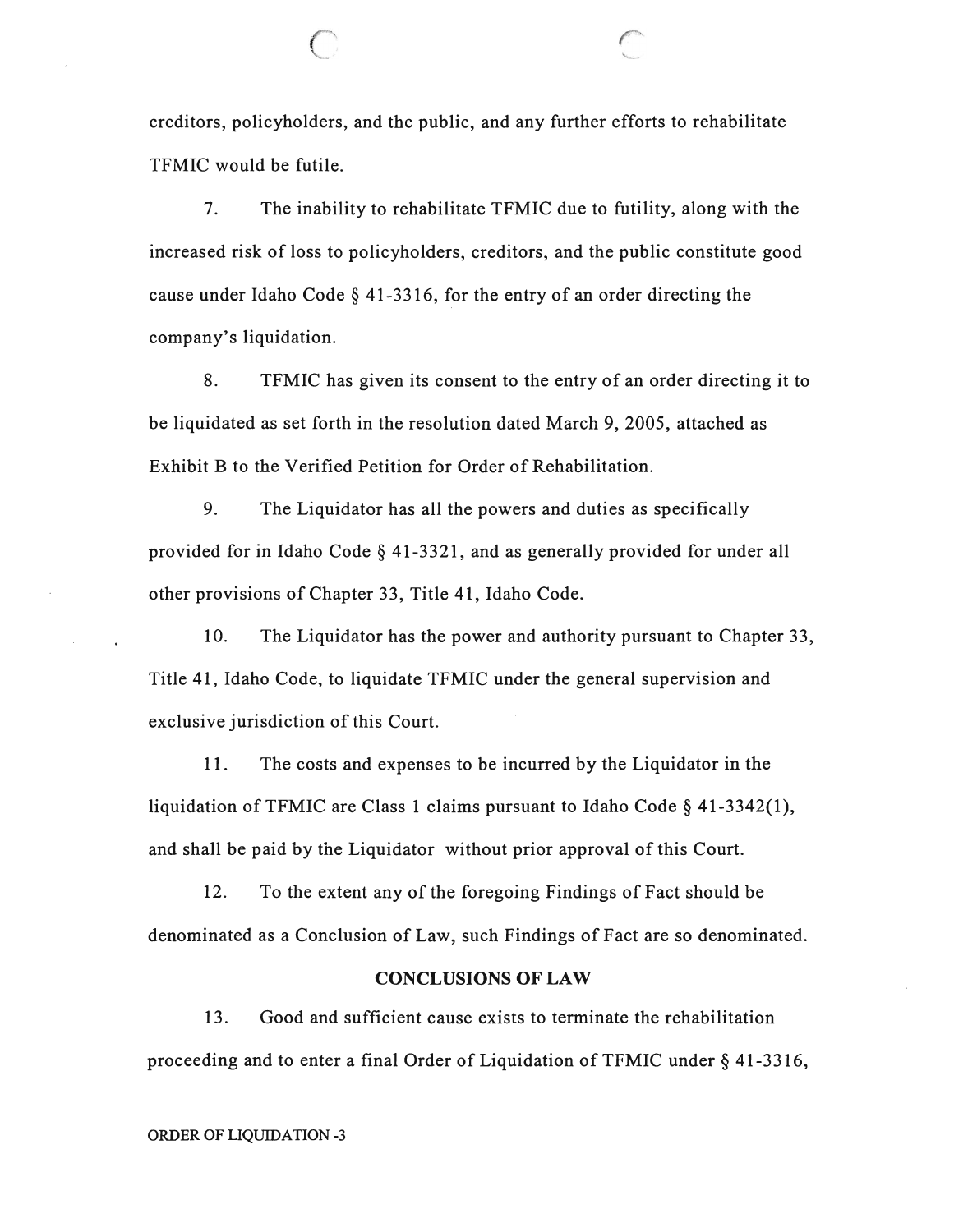Idaho Code, because continuation of the rehabilitation would be futile and would substantially increase the risk of loss to creditors, policyholders, and the public. Good and sufficient cause exists to terminate the rehabilitation proceeding and to enter a final Order of Liquidation of TFMIC under § 41-3317, Idaho Code, based on the insolvency of the company. Good and sufficient cause exists to terminate the rehabilitation proceeding and to enter a final Order of Liquidation of TFMIC under § 41-3317, Idaho Code, based on the company's consent thereto.

*r*  '- -

14. The Motion to Convert Rehabilitation to Liquidation is hereby granted and shall be effective as of the date of this order.

15. Upon the entry of this Order of Liquidation, title to all of the property, bank accounts, contracts, rights of action, computer files, and all books and records (including computer and electronic data), wherever located, of TFMIC's estate vests in the Liquidator by operation of law pursuant to  $\S$  41-3 318( 1), Idaho Code, recognizing that title to all such assets vested in the Liquidator as Rehabilitator as of the date of the Order of Rehabilitation.

16. The Liquidator has the authority to liquidate TFMIC's assets.

17. TFMIC is subject to the terms and conditions of this Order of Liquidation and the exclusive jurisdiction of this Court.

18. The filing or recording of the Order of Liquidation with (1) the clerk of the Fourth District Court in and for the County of Ada, State of Idaho and (2) the recorder of deeds of Twin Falls County, State of Idaho shall impart the same notice as would a deed, bill of sale or other evidence of title duly filed or recorded with the recorder of deeds.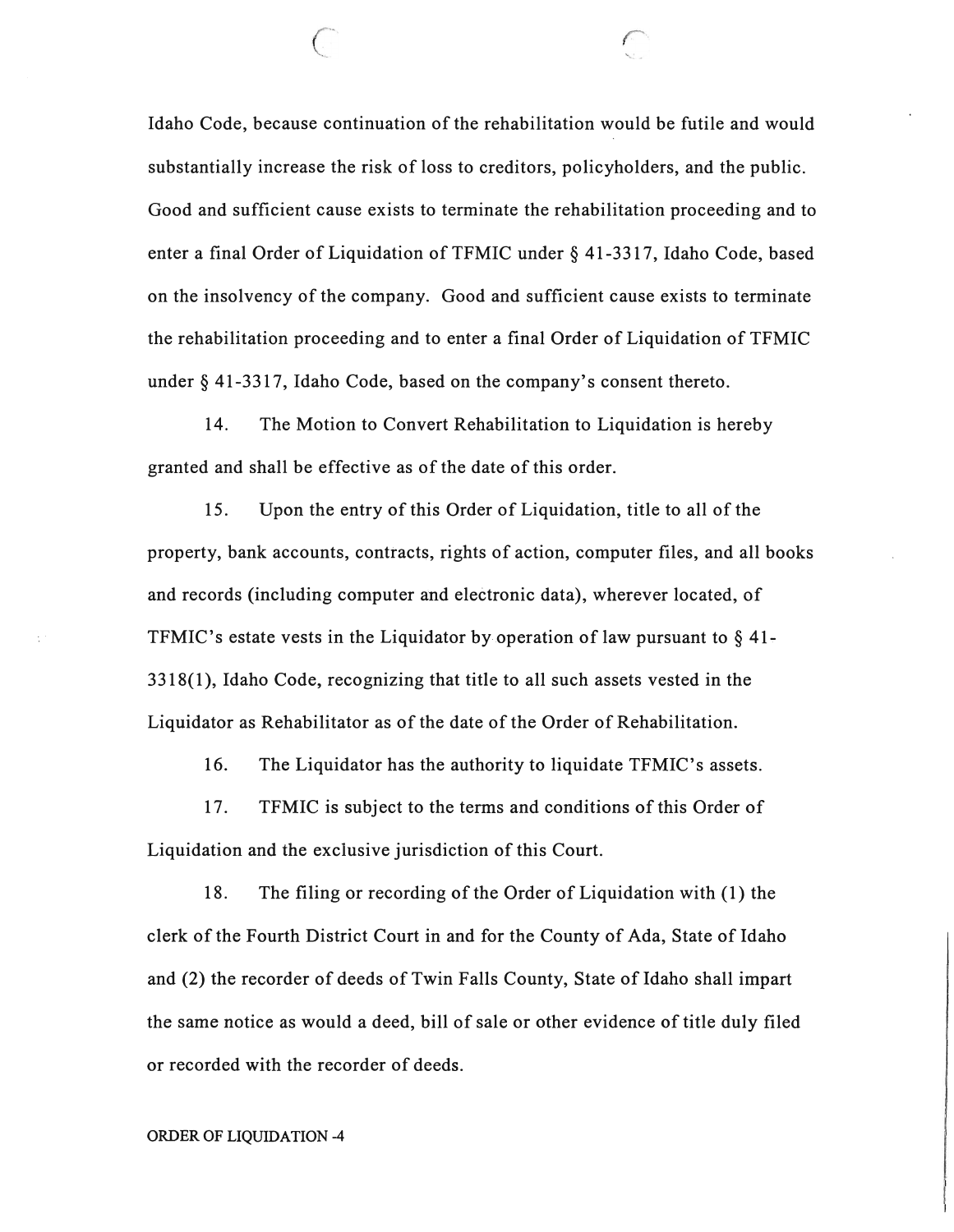19. Title to all TFMIC assets, tangible and intangible, real, personal, and inchoate, shall vest in Petitioner as Liquidator of TFMIC.

20. To the extent any of the foregoing Conclusions of Law should be denominated as a Finding of Fact, such Conclusions of Law are so denominated.

### **NOW, THEREFORE, IT IS ORDERED, ADJUDGED AND DECREED:**

1. The Petitioner, Gary L. Smith, Director of the Idaho Department of Insurance, and his successors in office, is hereby appointed liquidator of TFMIC pursuant to Idaho Code § 41-3318(1) (the Liquidator)..

2. The Motion to Convert Rehabilitation to Liquidation is hereby granted, and this Order of Liquidation is effective as of this date.

3. The Liquidator is granted all powers, duties and responsibilities as set forth in § 41-3321, Idaho Code, and all other powers, duties and responsibilities provided by Chapter 33, Title 41, Idaho Code, and the laws of the state of Idaho.

4. All reasonable fees, costs and expenses of the Liquidator and any special deputy liquidator, including all agents, representatives, legal counsel, experts, consultants, and independent contractors engaged by the Liquidator shall be paid out of the assets of TFMIC's liquidation estate, at the Liquidator's discretion.

S. The Liquidator is vested by operation of law with all rights, title and interest to all of the assets (including statutory deposits), property, contracts, and rights of action and all of the books and records (including computer and electronic data) of TFMIC wherever located, as of the date of the Order of

#### ORDER OF LIQUIDATION -5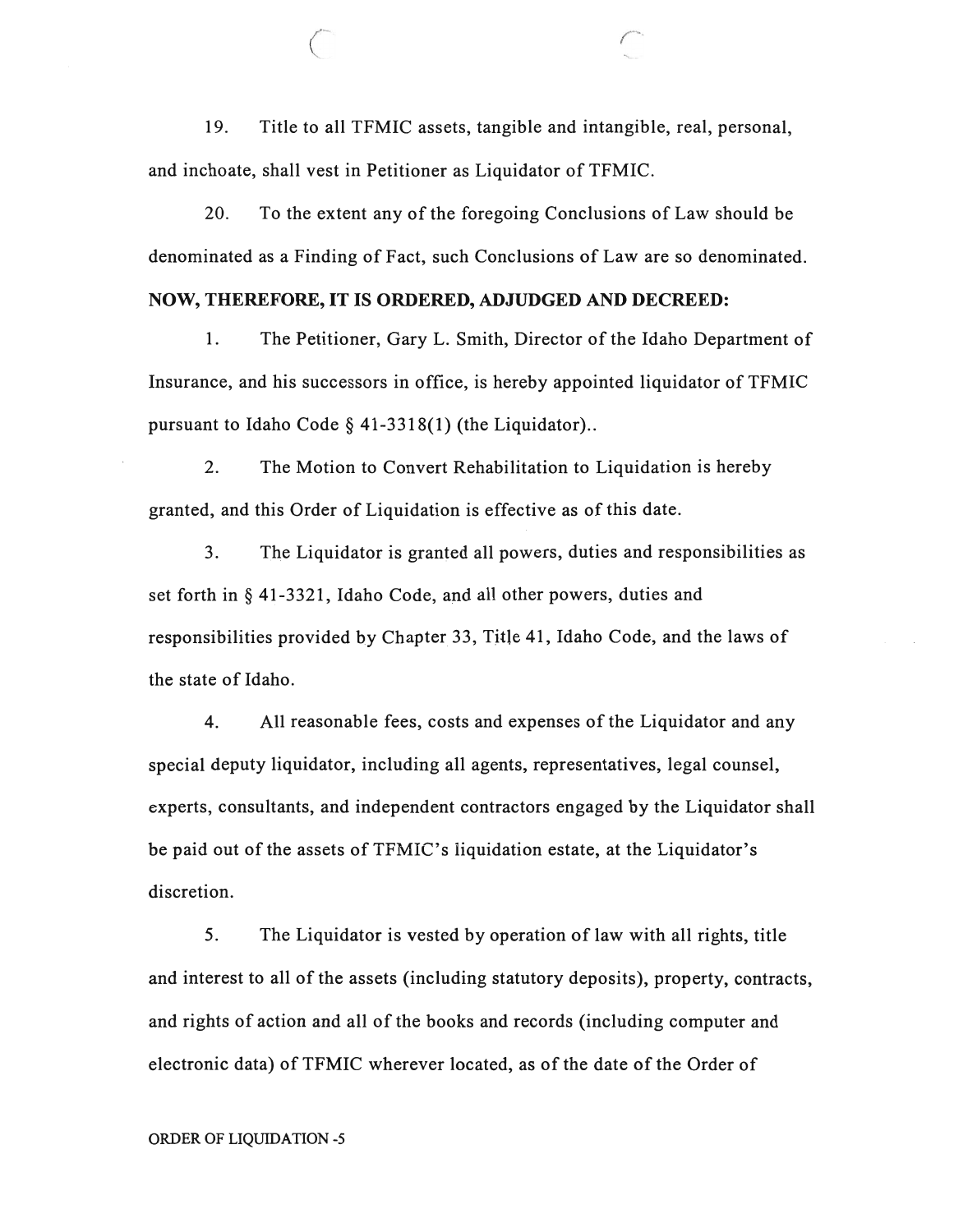Rehabilitation. The Court is mindful of the entry of its Order Approving Assumption Agreement, and nothing in this Order of Liquidation shall be deemed to contravene said order.

6. The Liquidator is authorized to do all acts, execute all documents, marshal all assets, liquidate all assets and apply the proceeds to pay liabilities, expenses and claims; and perform any and all functions which the Liquidator deems necessary to effectuate the liquidation of TFMIC.

7. TFMIC's current and former officers, directors, managers, agents and employees are hereby enjoined from disposing of any of TFMIC's property, or transacting any business except upon express permission of the Liquidator, or by further order of this Court.

8. The Liquidator has full power to direct, manage, hire, and discharge directors, officers, employees, consultants, and agents of TFMIC.

9. The Liquidator is vested with all of the rights, title, and interest in all funds recoverable under treaties, contracts and agreements of reinsurance entered into by TFMIC, and that all reinsurance companies involved with TFMIC are hereby restrained from making any settlement with any claimant or policyholder of TFMIC other than the Liquidator, except as provided by § 41- 3332, Idaho Code, and except as contemplated in the Assumption Agreement between the Rehabilitator and Oklahoma Farmers Union Mutual Insurance Company.

10. Any agent, broker, premium finance company of TFMIC, as well as any banks, brokerage houses, reinsurers, third party administrators, or other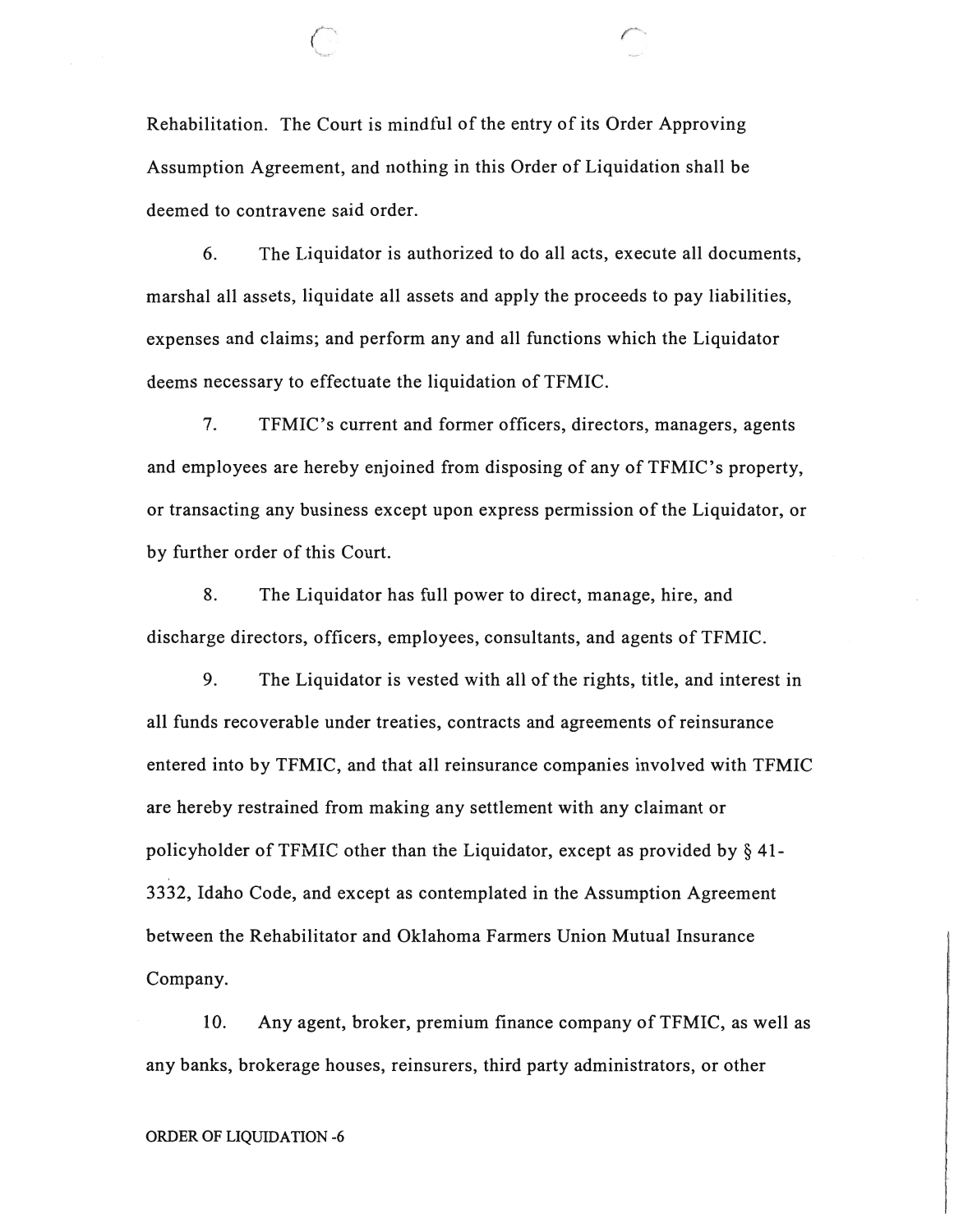companies or persons having in their possession assets or unearned commissions, except as permitted by §§ 41-3330 and 41-3333, Idaho Code, which are or may be the property of TFMIC, are hereby enjoined from disposing of or destroying the same or disposing of or destroying any records pertaining to any business transaction between TFMIC and its agents, brokers, banks, brokerage houses, reinsurers, third party administrators, or other companies or persons having done business with TFMIC or having in their possession assets which are or were the property of TFMIC. Nothing in this order shall be deemed to contravene the effect of the Order Approving Assumption Agreement.

r

11. Any bank, savings and loan association, institution or other person or entity which has on deposit, in its possession, custody or control any funds, accounts, and any other assets of TFMIC shall immediately transfer title, custody and control of all such funds or assets to the Liquidator and is instructed that the Liquidator shall have absolute, exclusive and complete control over such accounts and other assets. That the Liquidator may change the name of such accounts and other assets, withdraw them from such bank, savings and loan association, other institution, person or entity, or take any other action necessary for the proper conduct of this liquidation.

12. TFMIC, its officers, directors, agents, brokers, general agents, employees, and all other persons having notice of these proceedings or of the Order of Liquidation shall be enjoined from transacting any business of TFMIC or disposing of any property or assets of TFMIC's estate, or doing or permitting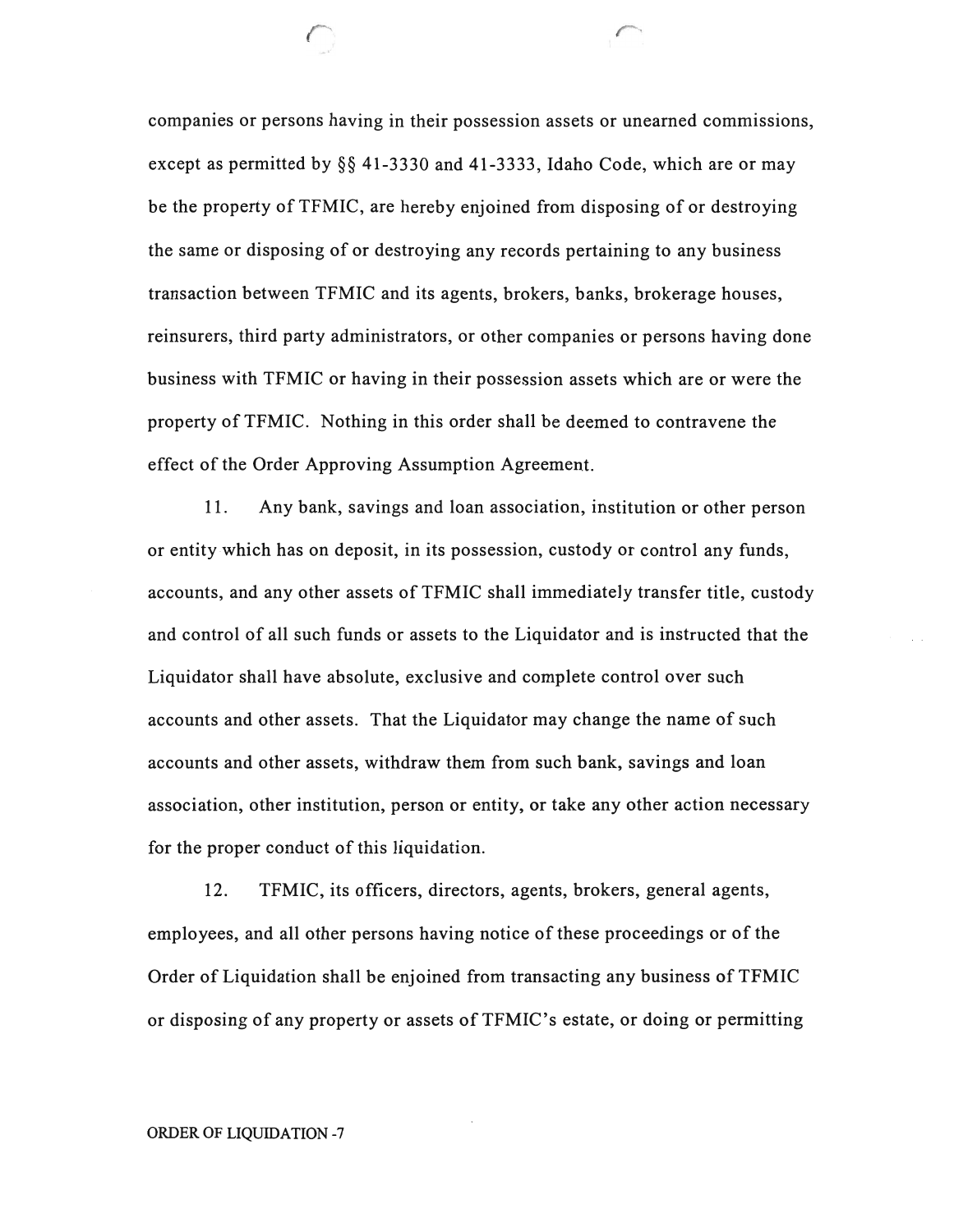to be done any action which might waste the property or assets of TFMIC's liquidation estate, except pursuant to the direction of the Liquidator.

*r-*

13. Notwithstanding the powers and authority of the Liquidator as set forth in this Order of Liquidation, or Chapter 33, Title 41, Idaho Code, the Liquidator has no obligation to defend claims in any forum other than the District Court of Ada County, State of Idaho, subsequent to the entry of the Order pursuant to §§ 41-3318, 41-3321, and 41-3324, Idaho Code.

14. The Liquidator is authorized and directed to wind-down and terminate TFMIC's business and affairs and to make the continued expenditure of such wages, rents, and other expenses as are necessary for the administration of the liquidation of TFMIC's estate.

15. The enumeration of the powers and authority of the Liquidator as set forth in this Order of Liquidation or Chapter 33, Title 41, Idaho Code, shall not be construed as a limitation upon him, nor does it exclude in any manner the right to do such other acts, not specifically enumerated or otherwise provided for, as may be necessary or appropriate for the accomplishment of the liquidation of TFMIC.

16. The Liquidator has the authority pursuant to §§ 41-3326 to 41- 3329, Idaho Code, to avoid fraudulent transfers, preferences, liens and claims.

17. All the rights and liabilities of TFMIC and of its creditors, policyholders and all other persons interested in TFMIC's estate are and shall become fixed as of the date of entry of this Order of Liquidation.

### ORDER OF LIQUIDATION -8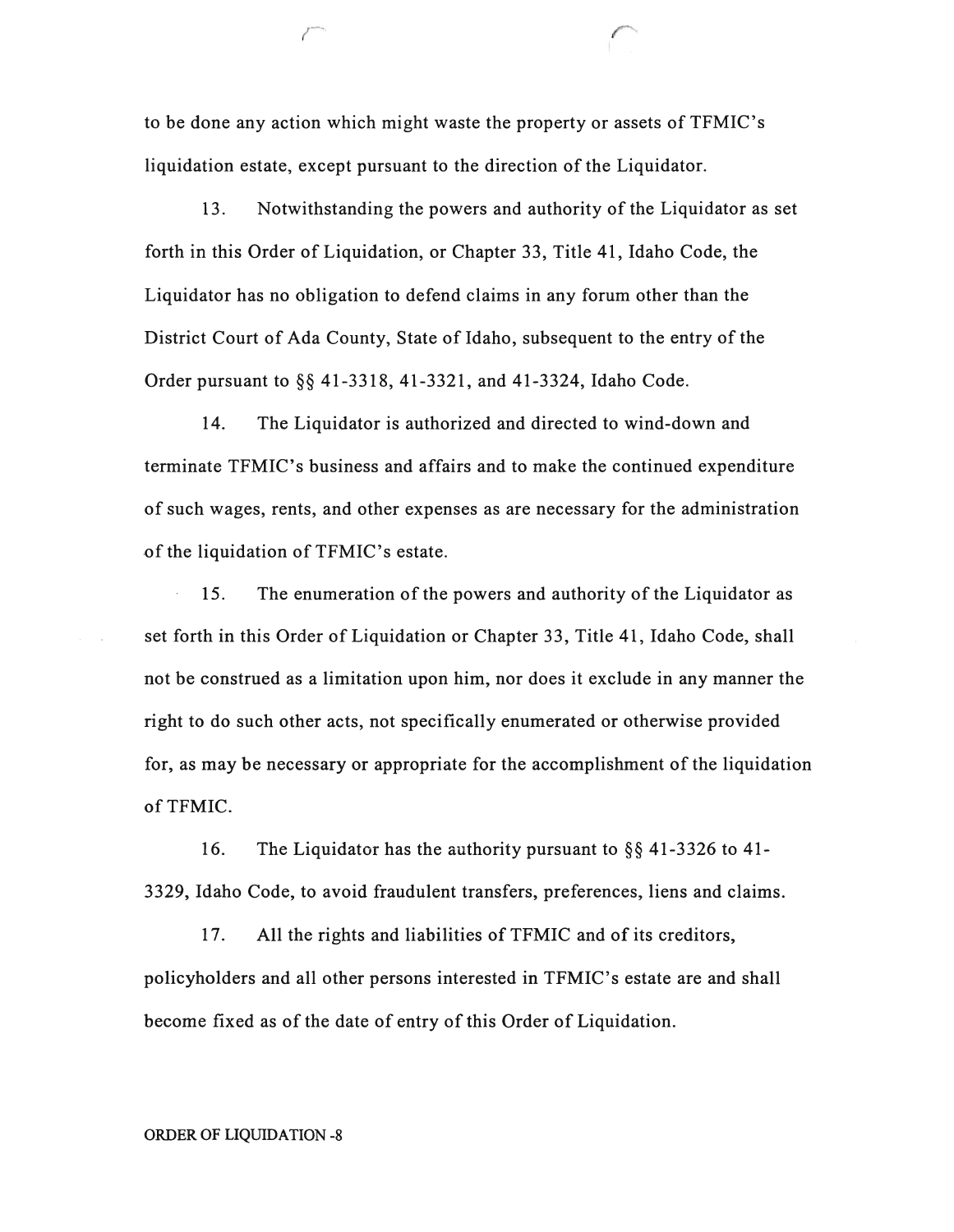18. All persons are enjoined from asserting or maintaining any future or existing action at law, equity or in arbitration against TFMIC or its assets or the Liquidator, whether in this state or outside this state.

r

19. The Liquidator is authorized to institute, prosecute, defend, compromise, intervene in, seek stays in, or become a party to, such suits, actions or proceedings at law or in equity as, in the Liquidator's opinion, be necessary for the collection, recovery, protection, maintenance or preservation of the property of TFMIC's estate.

20. Except by leave of this Court, during the pendency of the liquidation, TFMIC and all customers, policyholders, principals, investors, creditors, lessors, and other persons (except for the Liquidator) seeking to establish or enforce any claim, right or interest against or on behalf of  $TFMIC$ , and all others acting for or on behalf of such persons including attorneys, trustees, agents, sheriffs, constables, marshals and other officers and their deputies and their respective attorneys, servants, agents, and employees, are enjoined from: (a) Commencing, prosecuting, continuing or enforcing any claim suit or proceedings involving TFMIC or against any of its assets except that this Order does not enjoin the filing of any claim pursuant to § 41-3335, Idaho Code; (b) Commencing, prosecuting, continuing or enforcing any suit or proceeding in the name of or on behalf of TFMIC; (c) Accelerating the due date of any obligation or claimed obligation, enforcing any lien upon, or taking or attempting to take possession of, or retaining possession of, any property of TFMIC, or attempting to foreclose, forfeit, alter or terminate any interest of TFMIC in any

ORDER OF LIQUIDATION -9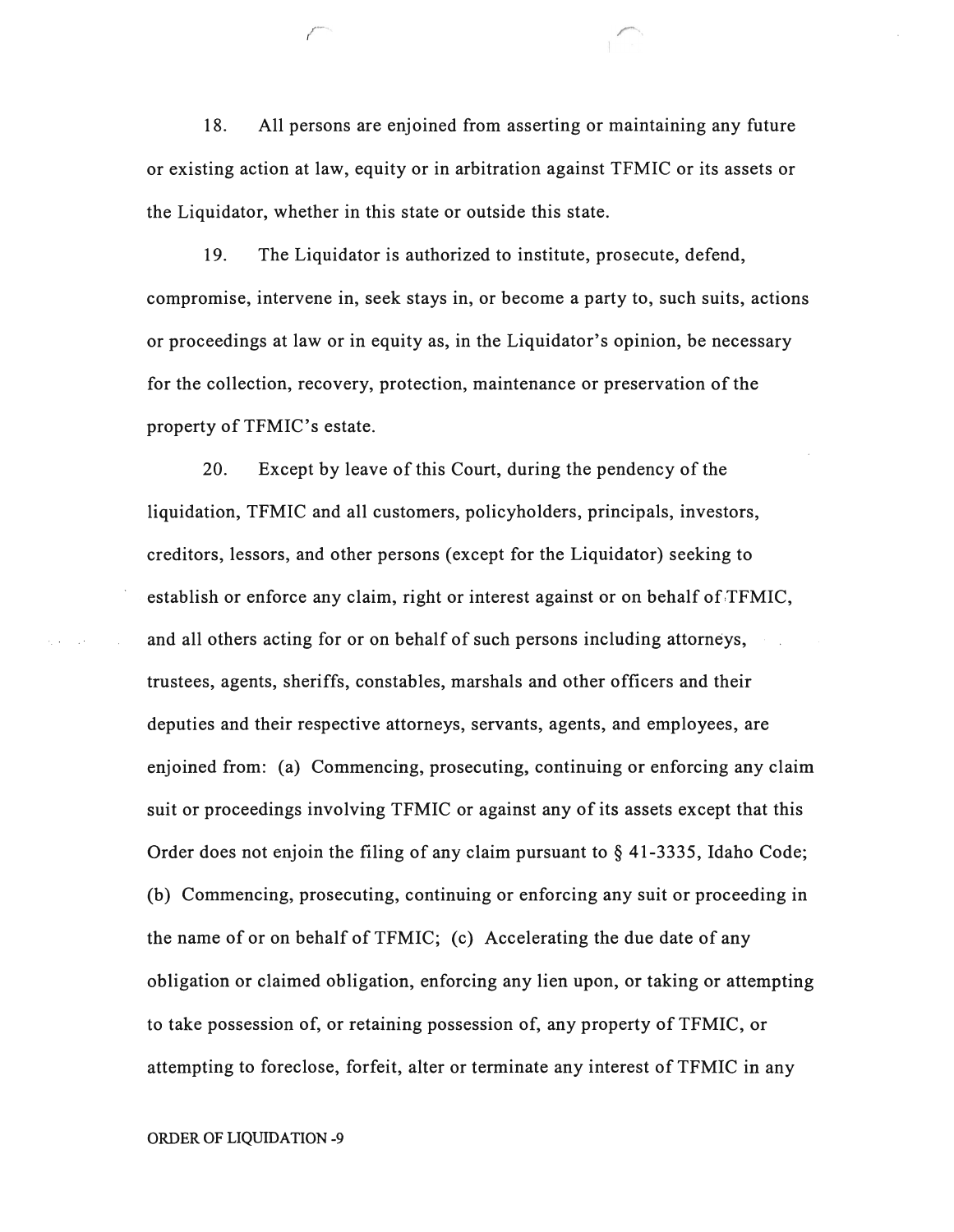of its property or assets whether such acts are part of a judicial proceeding or otherwise; (d) Using self-help or executing or issuing or causing the execution or issuance of any court attachment, subpoena, replevin, execution or other process for the purpose of impounding or taking possession of, or interfering with, or creating, or enforcing a lien upon, any property or asset of TFMIC's estate whereever located, owned by or in the possession of TFMIC or the Liquidator appointed pursuant to this Order or any agents appointed by the Liquidator; and (e) Doing any act or thing whatsoever to interfere with the taking control of, possession or management by the Liquidator of the property of TFMIC's estate or subject to this Liquidation, or to in any way interfere with the Liquidator, or to interfere, in any manner, with the exclusive jurisdiction of this Court over the property and assets of TFMIC's estate subject to this Liquidation.

21. No person may serve or cause to be served upon the Liquidator any legal process, including attachments, garnishments, subpoenas, writs of replevin, writs of execution and every other form of process, whether described specifically in this Order of Liquidation or not, without first securing the authorization of this Court in the form of relief from the injunctions set forth herein or other appropriate order or the specific written consent of the Liquidator. Persons endeavoring to secure documentation from the Liquidator shall in all instances first attempt to secure such information by submitting a formal written request to the Liquidator and, if such request has not been responded to within thirty (30) days, such person may thereafter seek an order of this Court with regard to the relief requested.

ORDER OF LIQUIDATION -10

. ... :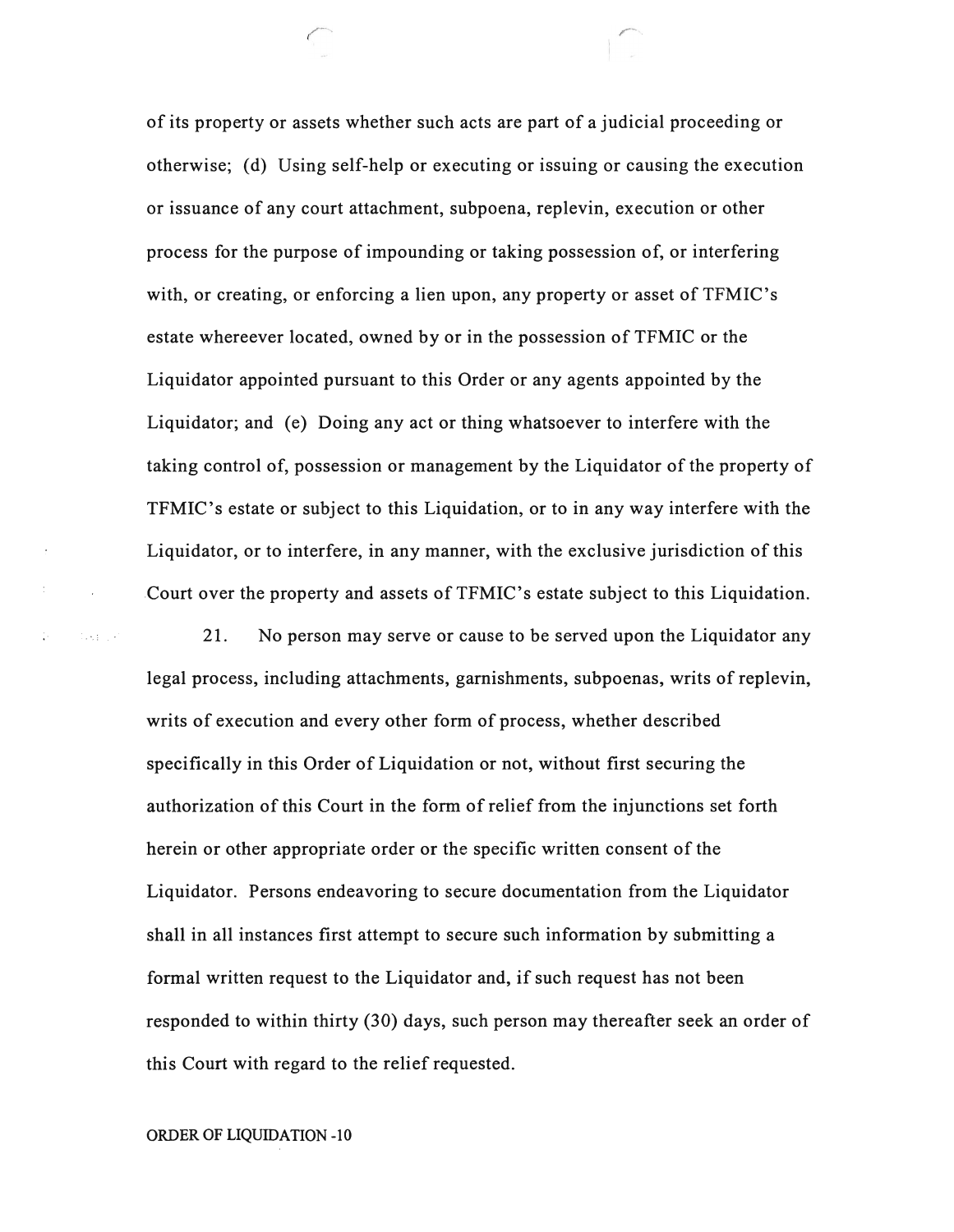22. As soon as practicable, but in no event later than 120 days from entry of the Order of Liquidation, the Liquidator shall prepare in duplicate, pursuant to § 41-3325, Idaho Code, a list of TFMIC's assets and file one copy with the Clerk of the Court for the Fourth District Court, in and for the County of Ada, and one copy shall be retained by the Liquidator. The list shall be amended or supplemented as the Liquidator may determine and a copy of all amendments and supplements shall be filed with the Clerk of the Court and a copy retained by the Liquidator.

23. The Liquidator shall provide notice pursuant to Idaho Code § 41- 3322 to all prospective claimants as may be reasonably determined from TFMIC's records, which notice shall specify a date as the last day for the filing of proofs of claim, with the Liquidator, at the offices designated by either in such notice.

24. TFMIC's insurance policies shall be deemed to have been transferred and assumed by Oklahoma Farmers Union Mutual Insurance Company effective May 1, 2005, so long as the Assumption Agreement is closed in accordance with its terms as approved by the Court.

25. This Court retains exclusive jurisdiction in this matter for the purpose of granting such other and further relief as the nature of this cause and the interests of the policyholders and creditors of TFMIC or the members of the public may require.

26. The Liquidator may request instructions from this Court on any matter about which the Liquidator may wish to seek guidance from this Court.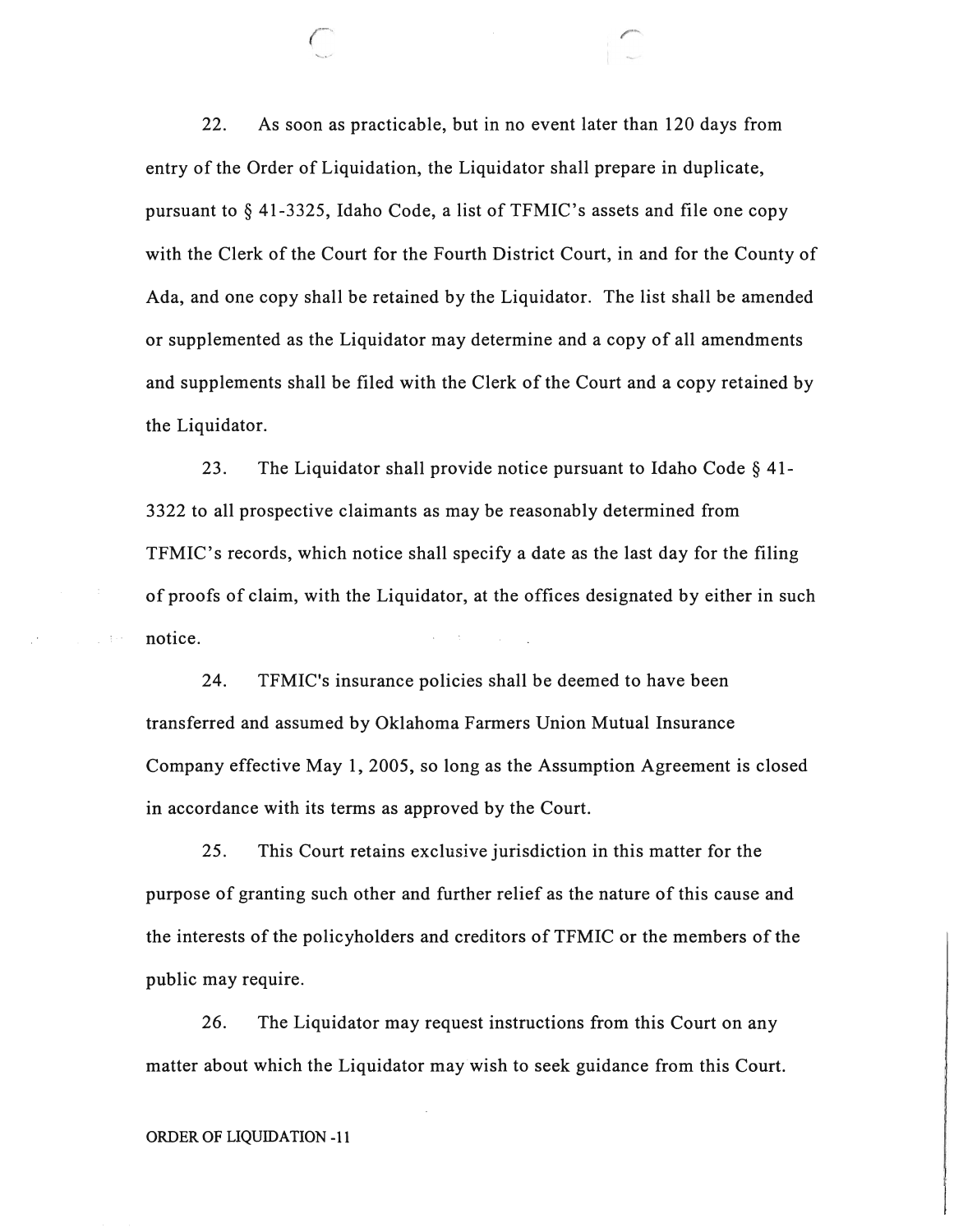DATED this  $\_\_$  day of May 2005.

OEL D. HORTON,

District Judge

# **CERTIFICATE OF SERVICE**

I HEREBY CERTIFY that I have on this <u>2</u> day of May 2005, caused a true and correct copy of the foregoing order to be served upon the following by the designated means:

| John K. Cato, Sec./Treas.<br>Glen Gier, Pres.<br><b>Jeff Stevens</b><br>Twin Falls Mutual Insurance Co.<br>1008 Burley Ave<br>Buhl, ID 83316<br>jeff@tfmutual.com | $\mathbf{x}$ | first class mail<br>certified mail<br>hand delivery<br>via facsimile<br>email |
|-------------------------------------------------------------------------------------------------------------------------------------------------------------------|--------------|-------------------------------------------------------------------------------|
| Charles F. Wright<br>Wright Bros. Law Office PLLC<br><b>PO Box 226</b><br>Twin Falls, ID 83303-0226<br>cwright@wrightbrotherslaw.com                              | $\mathbf{X}$ | first class mail<br>certified mail<br>hand delivery<br>via facsimile<br>email |
| Steven D. Peterson<br>PO Box 5827<br>Twin Falls, ID 83303<br>sdppc@cableone.net                                                                                   | $\mathbf{x}$ | first class mail<br>certified mail<br>hand delivery<br>via facsimile<br>email |
| Morgan W. Richards<br>804 E. Pennsylvania Lane<br>Boise, ID 83706<br>mwrlaw@cableone.net                                                                          | $\mathbf{X}$ | first class mail<br>certified mail<br>hand delivery<br>via facsimile<br>email |